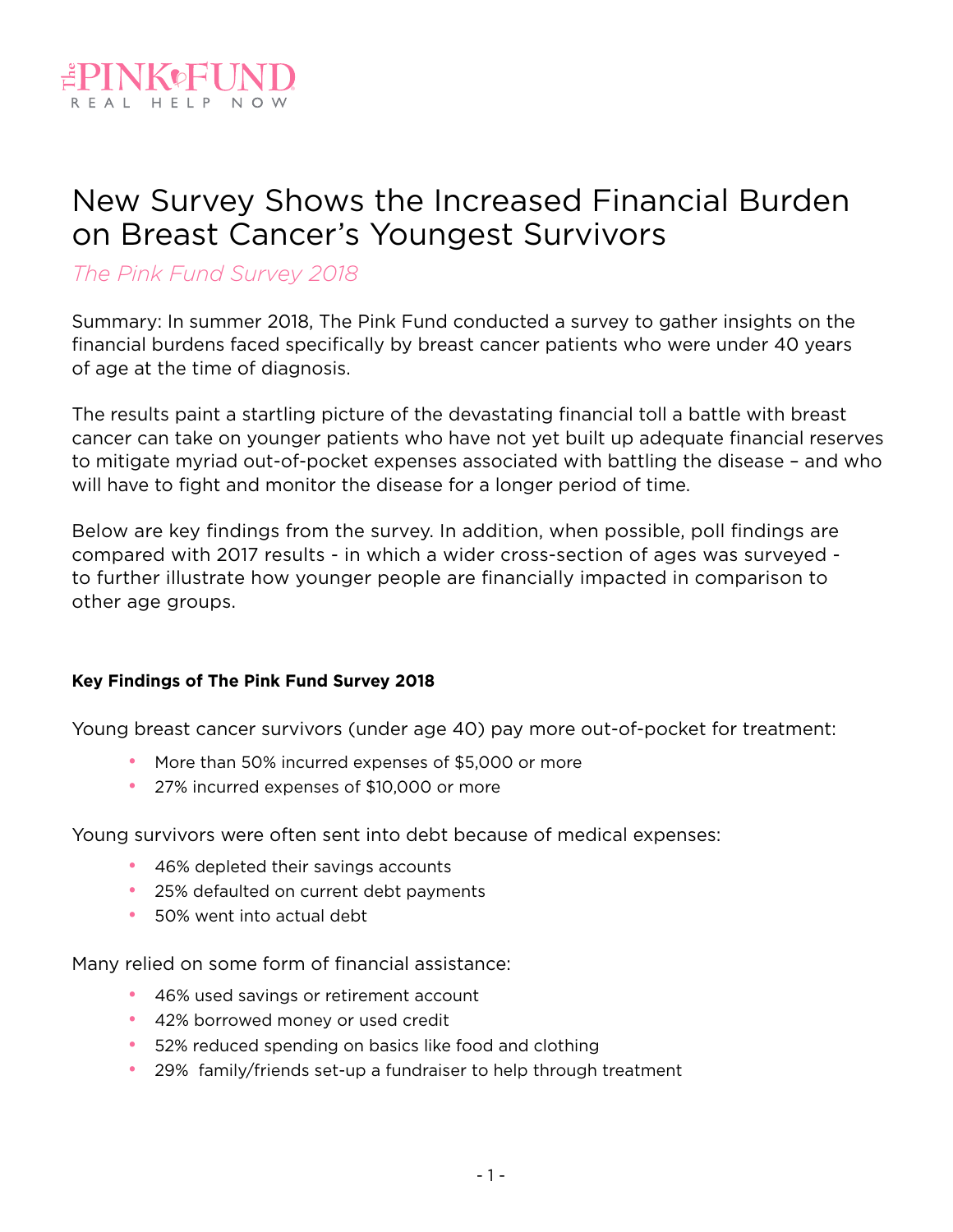

#### **Comparing Younger Breast Cancer Survivors to Their Older Counterparts**

Younger Patients Face Higher Out-of-Pocket Costs

- When it came to paying out-of-pocket costs for their treatments, younger breast cancer patients are twice as likely to pay up to 20k more than older patients.
- While only 22% of breast cancer patients older than 40 report pay between 10 and 20K for out-of-pocket medical costs, a staggering 41% percent of those patients under 40 report having to pay that same amount.

Insurance is covering less

• In 2017, 51% of breast cancer patients reported that their insurance would cover a commendable 75% - 90% of treatment – in 2018 that number dropped to 40%.

Finding a Job after Treatment is Getting More Difficult

• Despite good job numbers in the US, 31% of breast cancer patients under 40 report having trouble finding new work after treatment, compared to 16% of older survivors reporting last year.

#### **2018 General Breast Cancer Statistics**

*Source: BreastCancer.Org*

- About 1 in 8 U.S. women (about 12.4%) will develop invasive breast cancer over the course of her lifetime.
- In 2018, an estimated 266,120 new cases of invasive breast cancer are expected to be diagnosed in women in the U.S., along with 63,960 new cases of non-invasive breast cancer.
- For women in the U.S., breast cancer death rates are higher than those for any other cancer, besides lung cancer.
- Besides skin cancer, breast cancer is the most commonly diagnosed cancer among American women.
- About 2,550 new cases of invasive breast cancer are expected to be diagnosed in men in 2018. A man's lifetime risk of breast cancer is about 1 in 1,000.
- Men have slightly less than a 1 in 2 lifetime risk of developing cancer; for women, the risk is a little more than 1 in 3.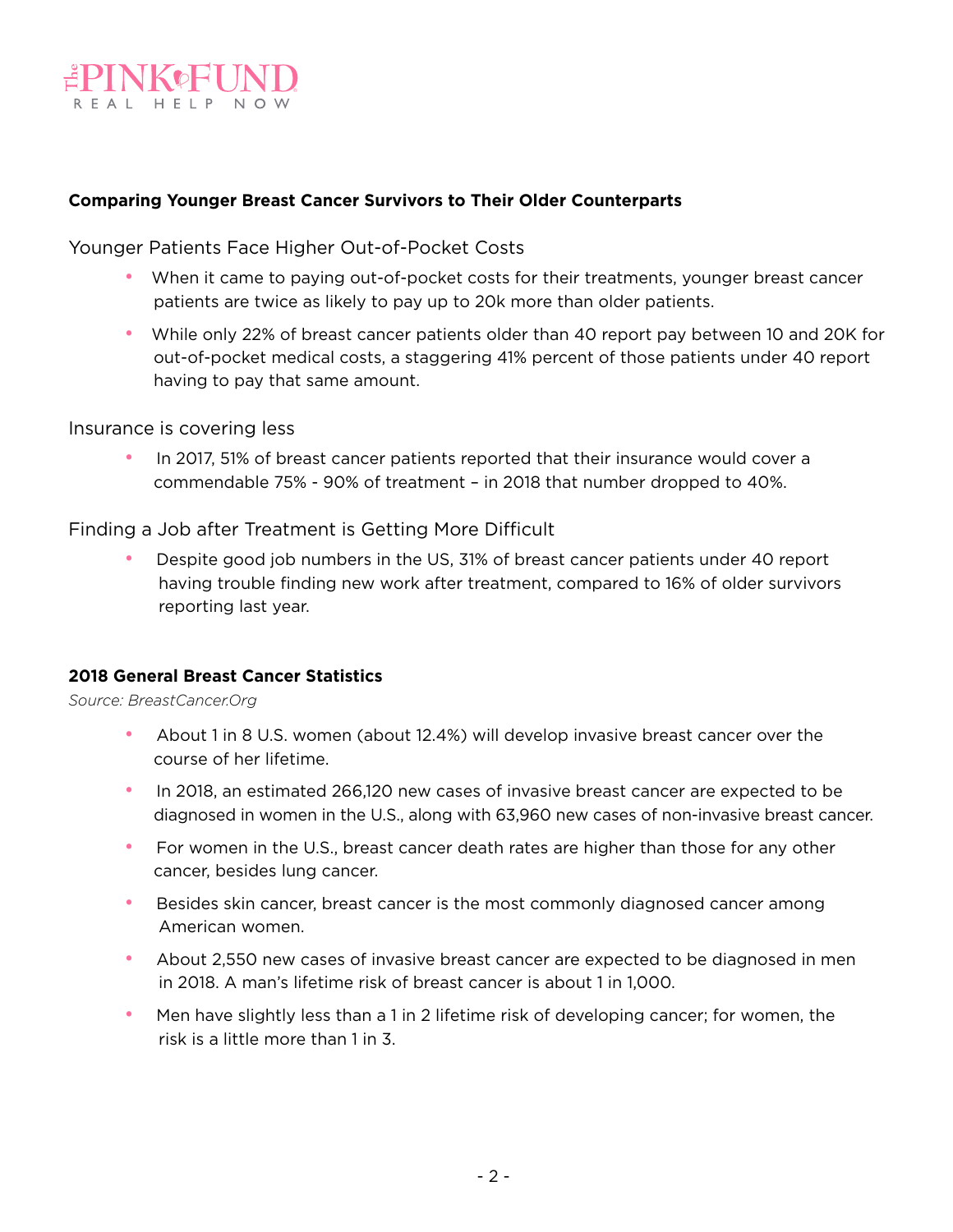

#### **An Overview of The Pink Fund and Its Mission**

- A breast cancer diagnosis can destroy the financial health and well-being of the patient and his/her family. This phenomenon has been identified as Financial Toxicity.
- While in active treatment, many patients are unable to work and many experience a loss of income that can result in catastrophic financial losses and the need to rebuild financial health.
- The Pink Fund provides short-term financial support to help meet basic needs, decrease stress levels and allow breast cancer patients to focus on healing while improving survivorship outcomes.
- The Pink Fund provides approved applicants with a 90-day grant that covers non-medical, cost-of-living expenses, such as health insurance premiums, housing, transportation and utilities. Payments are made to the creditors directly, not the grant recipient.
- In 2017, The Pink Fund distributed \$671k in financial relief to qualified families, \$3 million program to date.

#### **Breast Cancer and Financial Toxicity**

- 62% of Americans have less than a \$1000 in savings
- 21% of Americans do not even have a savings account
- 50% of bankruptcies are the result of illness or illness related job loss

This survey's findings clearly indicate that breast cancer patients face multiple challenges when it comes to fighting cancer, not the least of which is a financial one.

As October's Breast Cancer Awareness Month approaches, The Pink Fund will remain true to its mission of raising awareness of this "financial toxicity" so that families eventually facing a cancer diagnosis will be better prepared to deal with the financial impact.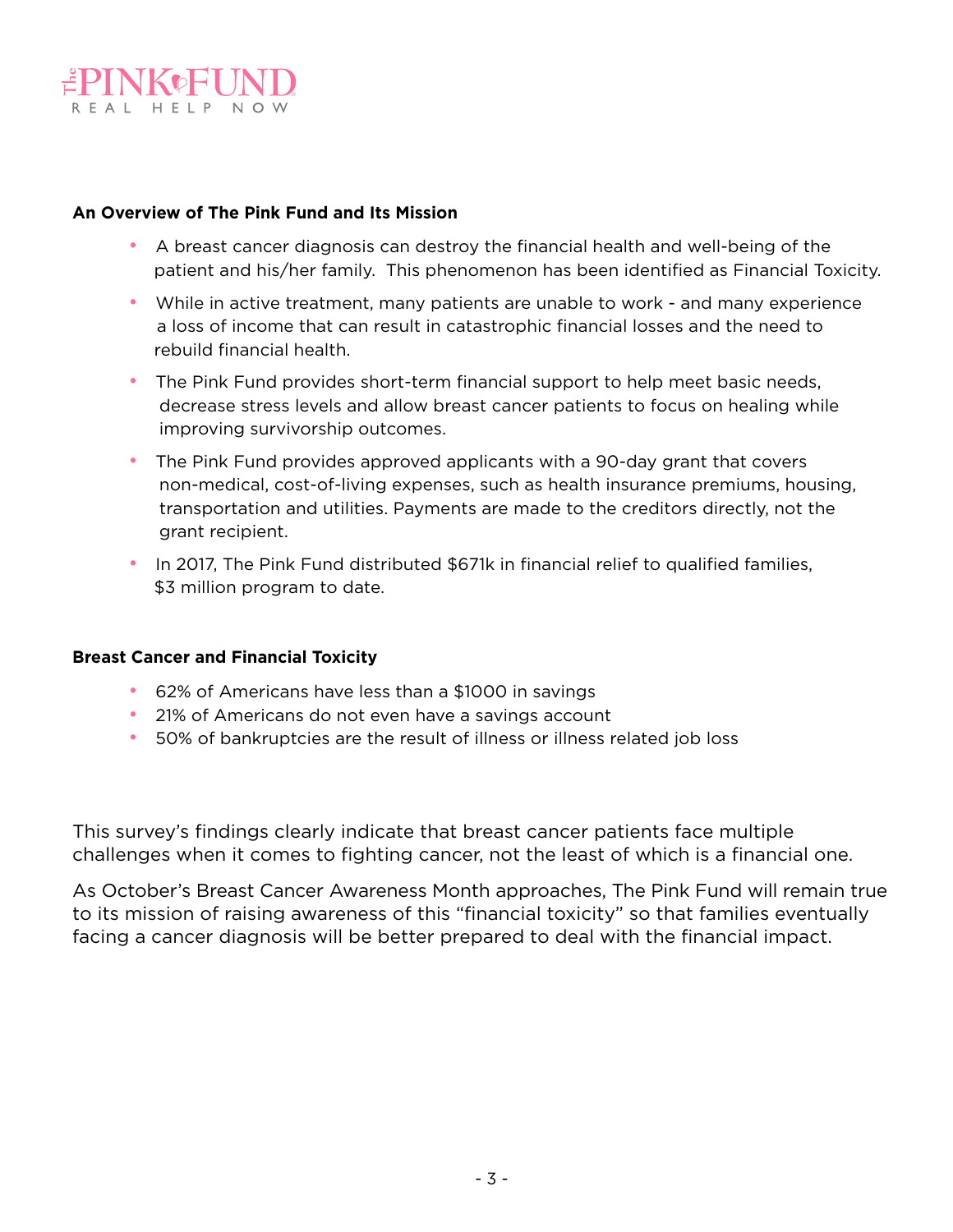

# The Financial Impact of Breast Cancer Treatment

### *A Survey by The Pink Fund*

SEPTEMBER 2017

The Pink Fund polled over 1,000 female breast cancer patients and survivors to find out how the costs associated with their treatment are affecting their personal finances, career, and overall well-being.

We wanted to see what kinds of medical decisions patients were making based on their finances. And with one-third telling us they were more scared about how treatment would affect their finances than the cancer itself, we realized this is a pressing issue on their minds as well.

We received a total of 562 responses, from women of all ages, demographics, and financial standings. The one common thread was that they were either a breast cancer survivor or currently going through treatment.

The survey was executed through the Survey Monkey tool, with respondents sourced from market research company Lucid and the Pink Fund's own list of cancer patients and survivors.

#### **Here are the most compelling findings, along with a more detailed analysis below:**

- 47 percent of women are using their retirement account to pay for out of pocket expenses and 26 percent paid with their credit card.
- 73 percent of patients considered altering or skipping their medication or treatment to save money – and 41 percent actually acted on it.
- 37 percent are still in debt and 23 percent nearly went broke.
- 36 percent report losing their job or being unable to work due to a disability caused by treatment.

#### **How many women have insurance:**

• 89 percent reported having insurance, while 11 percent had no insurance.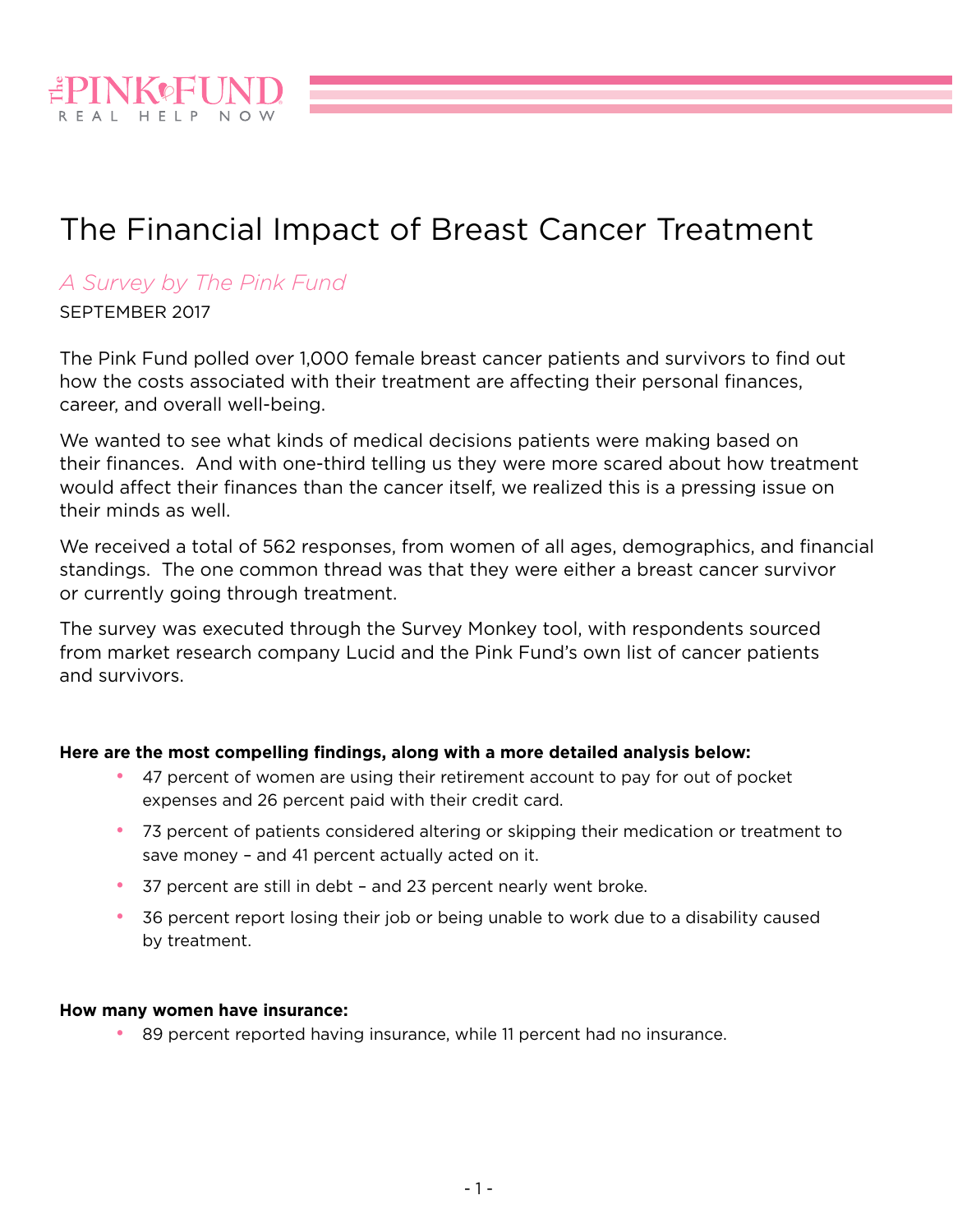

#### **Of the 89 percent of women who reported having insurance:**

- Nearly 27 percent thought their insurance would cover most of their expenses.
- Half of the respondents with insurance said they had to shoulder 10 percent of the costs of medical care.
- 32 percent said three quarters of their costs were covered.
- Close to 16 percent of respondents said 50 percent or less was covered. (with 4 percent reporting that 96 percent of their costs were not covered)
- 12 percent of women had to pay 50 percent out of pocket
- Meanwhile, 4 percent of respondents reported that 90 percent of their medical costs were not covered.

#### **How much are women paying out of pocket for treatment?**

- 64 percent say they paid up to \$5,000 in medical related expenses.
- 21 percent paid \$5-\$10,000.
- 16 percent paid \$10,000 and above with close to 6 percent paying more than \$20,000 for their care.

#### **How did women pay for their out-of-pocket costs? In multiple ways including:**

- 26 percent put it on their credit card.
- 47 percent took the money out of their retirement accounts.
- 46 percent reduced spending on essentials like food and clothing.
- 23 percent increased their hours during their illness.
- 6 percent mortgaged their house and 7 percent sold their car.

#### **Two-thirds report receiving other forms of financial assistance:**

- More than half of this subgroup borrowed money from family and friends.
- 57 percent applied for grants.
- 16 percent took out a bank loan.
- 23 percent started a GoFundMe page,
- And 8 percent ask their boss for a pay advance.